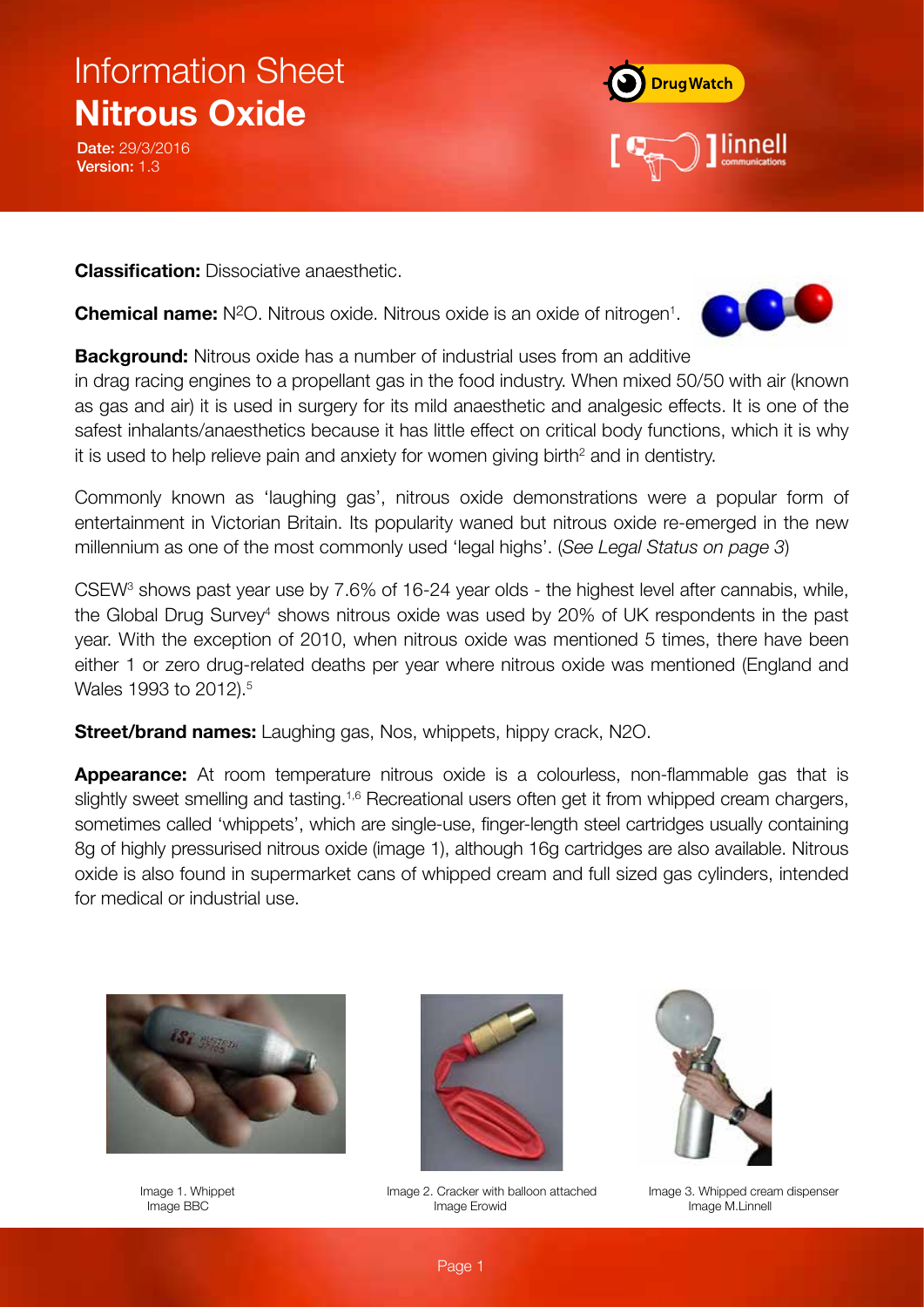Date: 29/3/2016 Version: 1.3



**Route of administration:** In order to produce its dissociative effects nitrous oxide is inhaled, usually by mouth. In the case of 'whippets', they have to be fitted into and released from a small canister into a whipped cream dispenser or a smaller gadget called a cracker. This has a balloon/ bag fitted to the release valve so that when the lever is pressed the balloon fills with gas which can then be inhaled<sup>6,7,8,9,10</sup> (image 2 and 3). Serious damage could be done to the lungs if the gas was inhaled directly from capsules or cylinders, it must always be inhaled from a balloon.

**Cost:** Refills of pure nitrous oxide (whippets) for whipped cream dispensers (sold online and from catering shops in multiples) work out at around 50 for £15-£20 and are usually sold individually for between £1 and £1.50, although this can be higher in some places. Balloons already filled with gas cost upwards of £1.50.

*Prices quoted are retail prices before the advent of the Psychoactive Substances Act 2016 (see Legal Status on page 3).*

**Whippets:** Both whippets and crackers can be obtained from online suppliers for 'legitmate use' *(See Legal Status page 3*). Some whippets imported from china have been seen to leave an oily residue inside the dispenser, suggesting that they contain impurities. Gas at pressure is dangerous, so care must be taken when filling balloons. Used whippets should be disposed of considerately and should never be thrown into fires as they may explode.

**Crackers:** Some crackers are of poor quality and do not fully pierce the cannister, which has led to some users discarding them thinking they are 'duds' before getting a fright and a freeze burn when they unscrew the canister and the gas suddenly goes off.

**Dosage:** A single inhalation of a balloon filled with an 8g cartridge of nitrous oxide is the normal dose, although some heavier users may 'double fill' a balloon and inhale. Because the effects of nitrous oxide are pleasurable but brief, people often take it repeatedly over a short space of time; users often take many 'hits' of nitrous oxide over a few hours.

### *Dosage information should not be taken as recommendations.*

**Brain chemistry:** Nitrous oxide has a range of effects on the brain which are not fully understood, but its dissociative effects are probably caused by preventing the normal action of the NMDA receptor.6

**Onset, duration and after effects:** A single inhalation will result in effects starting almost immediately, peaking about 10-30 seconds after inhalation and then rapidly diminishing. If the dose is repeated effects reach a plateau about 30-60 seconds after the first breath. Whilst the user often feels back to normal within about 2 minutes after the last inhalation some users report that effects, such as a sense of well-being, can be felt for up to 30 minutes after last use. 6,7,8,9,10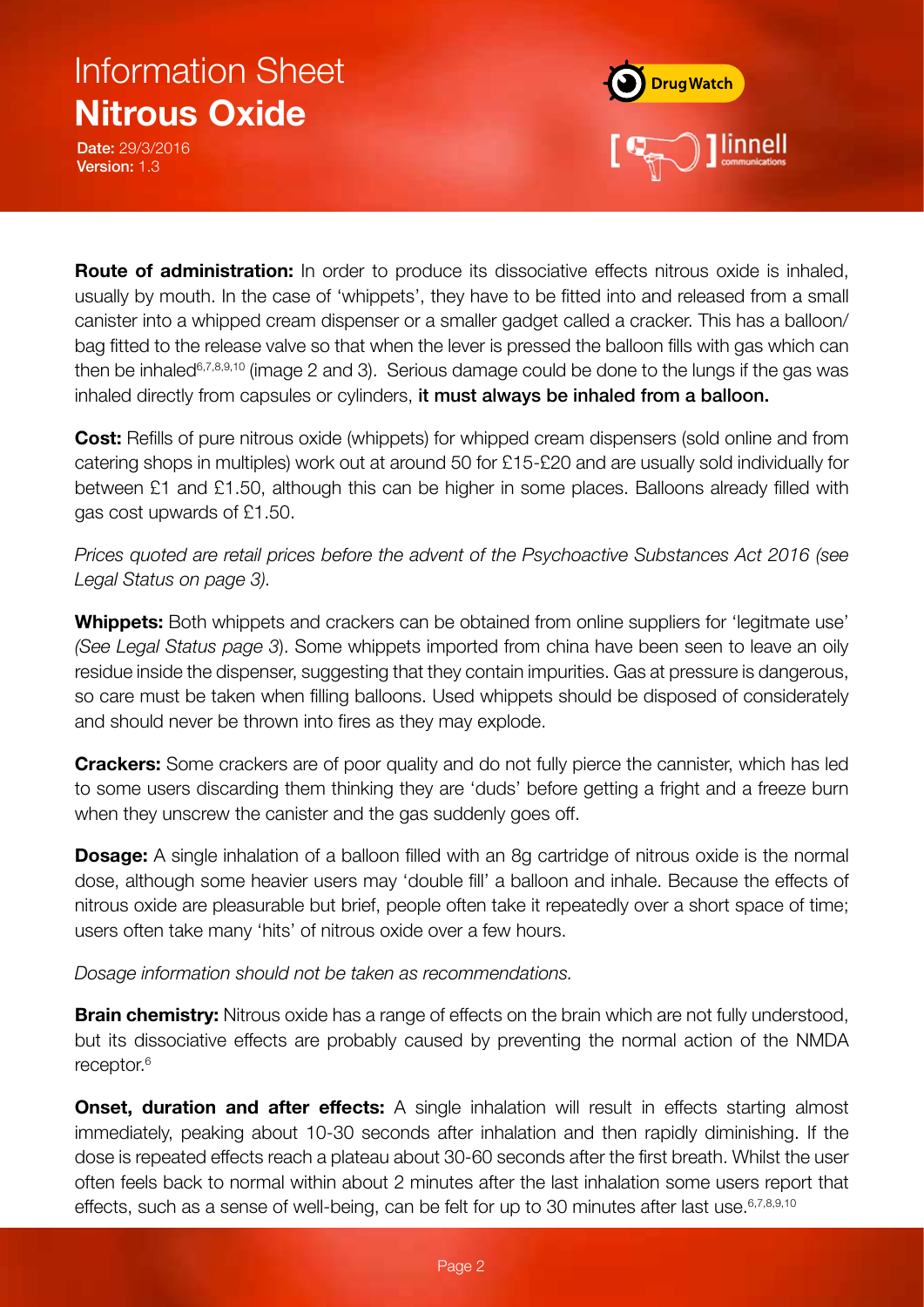Date: 29/3/2016 Version: 1.3



| <b>Typical effects and side effects:</b>                                                      |                                                                                   |
|-----------------------------------------------------------------------------------------------|-----------------------------------------------------------------------------------|
| <b>Dizziness</b>                                                                              | <b>Dissociation</b>                                                               |
| Euphoria                                                                                      | <b>Blurred vision</b>                                                             |
| Giggling and laughing                                                                         | Loss of balance                                                                   |
| Sound distortions                                                                             | Nausea                                                                            |
| <b>Hallucinogenic effects-</b> Closed eye and mild open eye<br>visuals e.g. Visual patterning | <b>Tight chest</b> after heavy use or for those with conditions<br>such as asthma |
| Deep 'silly' voice                                                                            | Headache                                                                          |

**Patterns of use:** Nitrous oxide is normally used occasionally in a social setting, however like all drugs it has the potential for psychological dependency, although this is rare.

**Combinations with nitrous oxide:** Nitrous oxide is commonly used with drugs such as cannabis and alcohol and is used to enhance/alter the effects of other drugs, particularly hallucinogenic drugs such as LSD, mushrooms and ketamine, where the effects can be intense. It is reported that nitrous oxide can alter the experience even after the user comes down from the nitrous oxide.<sup>7</sup>

**Long term effects/known harms:** Regular use can lead to red blood cell problems that could result in anaemia. There is a risk of vitamin D deficiency and a link with mood swings and depression. There is also a risk of vitamin B12 deficiency<sup>10,11</sup> with continued regular use. Vitamin B12 deficiency can potentially cause severe and irreversible damage, especially to the brain and nervous system. Although official figures are not collected for deaths related to nitrous oxide there have been a number of deaths linked to its use, primarily due to oxygen deprivation.

**Legal status**: Nitrous oxide is not covered under the *Misuse of Drugs Act*. However, nitrous oxide is covered by the Psychoactive Substances Act 2016 (PSA).<sup>12</sup> Possession of nitrous oxide under the PSA is not an offence except in a 'custodial institution' (prison, young offender centre, removal centre etc.). Possession with intent to supply, offer to supply, importing or exporting psychoactive substances including nitrous oxide are offences **if** it is likely to be used for its psychoactive effects.

Nitrous oxide is still legal to sell or supply as a propellent for whipped cream or for any other industrial purpose. The PSA is likely to come into force in the spring of 2016.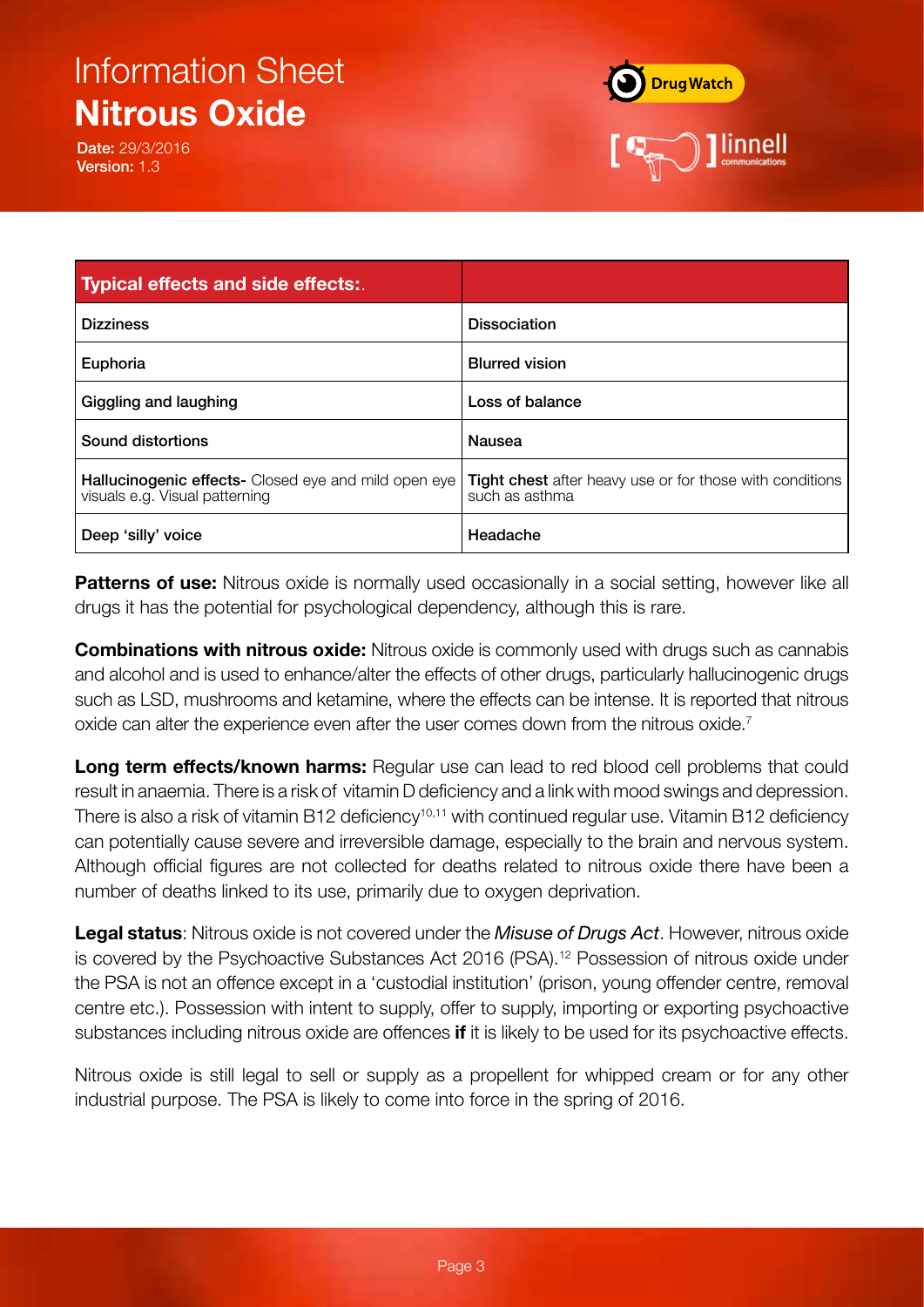Date: 29/3/2016 Version: 1.3



### **Harm reduction:**

• Do not inhale directly from the canister, it's so cold that it could seriously damage the throat and lungs (like butane). Asphyxiation will occur if the gas is inhaled continuously with no air breathed.

• Do not use nitrous oxide with a bag over your head, even if mixed with air, or with a mask attached to cylinders of pure nitrous oxide. This will deprive the body of oxygen and several deaths have been associated with these methods of use.

• Use in a safe location (e.g. on sofa or floor) so that any lack of coordination or temporary unconsciousness does not result in falling or other accidents.

- Do not smoke or hold drinks or anything sharp when inhaling nitrous oxide.
- Dispose of empty containers responsibly. Whippets can be recycled.

• People with heart conditions or abnormal blood pressure may be at higher risk as the drop in oxygen levels caused by inhaling nitrous oxide raises the heart rate, which could cause problems in these individuals.

• Avoid mixing nitrous oxide with other drugs, especially stimulants, as effects on blood pressure and heart rate could be unpredictable.

• If pregnant or breast-feeding then you should avoid nitrous oxide.

• Because they are both gases used to fill balloons, nitrous oxide is sometimes confused with helium. Helium causes a high 'silly' voice, where as nitrous oxide causes a deep 'silly' voice. The two gases are not related.

• Nitrous oxide is not the same as nitric oxide. Nitric oxide is a poisonous gas.

• If there are serious adverse effects call 999 and tell emergency services what has been taken.

- Seek medical attention if experiencing any negative side effects.
- Always place an unconscious person in the recovery position (see illustration on next page).